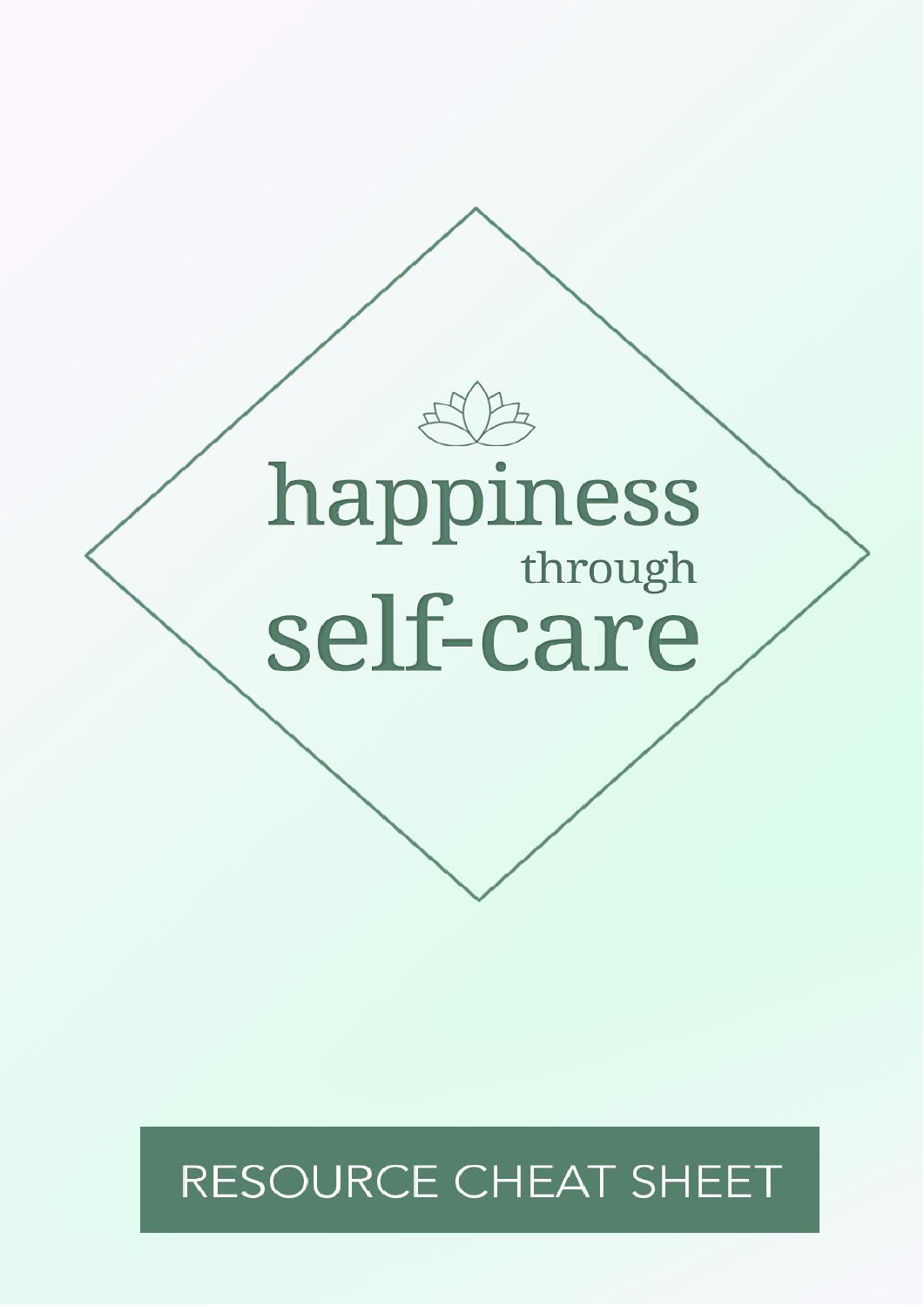# **Apps**

### *Headspace [www.headspace.com](http://www.headspace.com/)*

The Headspace app is an app that serves as the perfect introduction to mindfulness meditation. It will guide you through the process of focussing your mind and calming your heartrate. It makes it very easy to learn, and you can then dip into the guided sessions whenever you need them. When you need a little downtime, or if you want to become generally calmer and happier, Headspace is a great option.

*MindWave from NeuroSky* <http://store.neurosky.com/>

MindWave is an 'EEG' headset. This will allow you to measure your brainwaves, which can then be used in conjunction with an app in order to train you in order to be able to stay calmer and happier. Lots of exercises and games are included to help guide you through the process of taking better control over your mood and thoughts, and the results can be extremely powerful – potentially helping you improve you meditation skills in a fraction of the time.

*Fabulous* <https://www.thefabulous.co/>

Fabulous is an app that is designed to help you set goals and stick to positive habits. It does this by using a number of different mantras and tips, and by using reminders. It has won awards for its design, and is one of the most pleasing apps on iOS or Android to look at and use! That helps!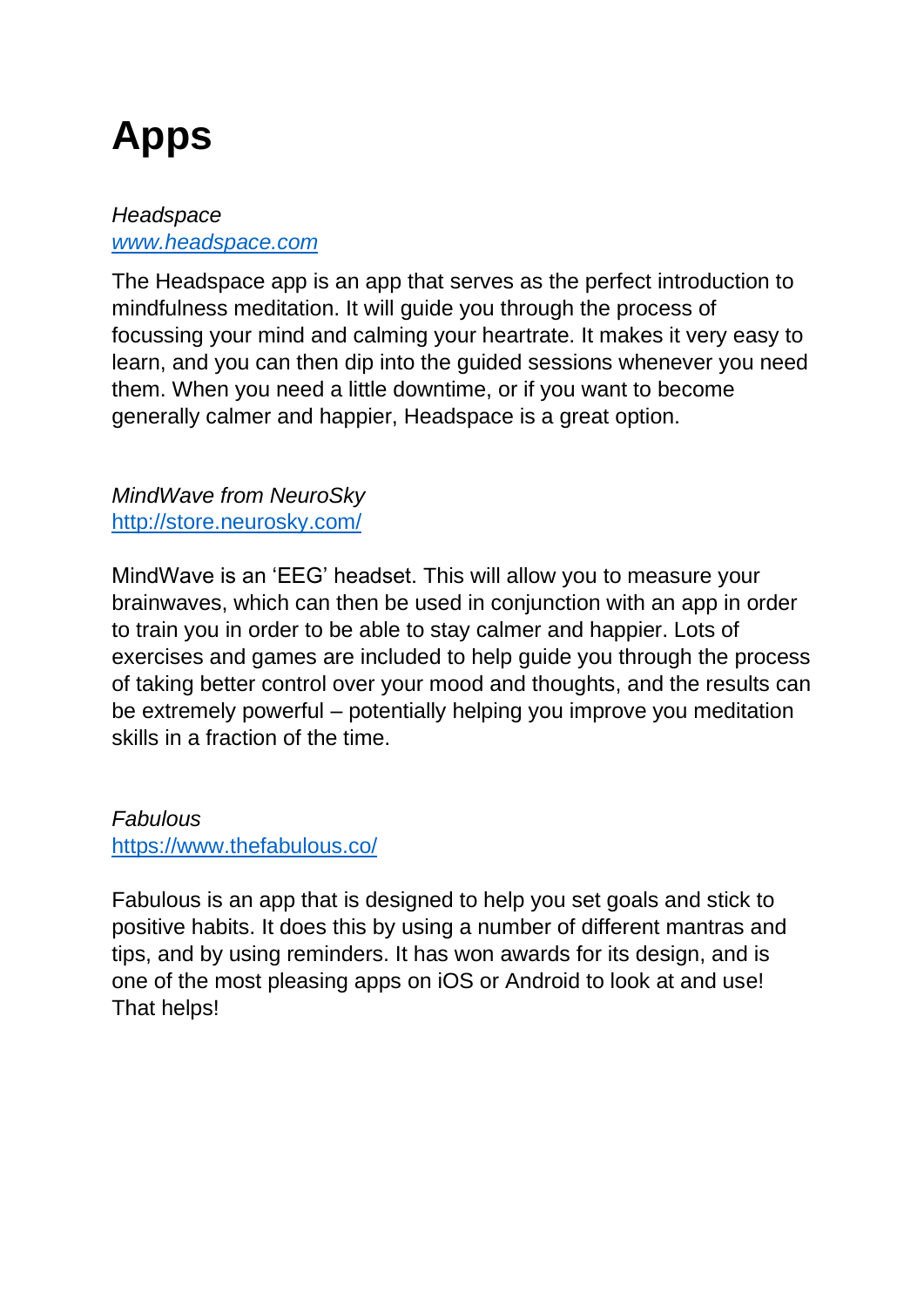## **Books**

### *Happy*

Happy is a book from UK mentalist Derren Brown. While Derren usually puts his skills to work wowing audiences, in this book he instead focusses his understanding of psychology on another task: helping readers to be happier and more content. The general thrust focusses on the works of Seneca and other thinkers, who believe that learning to see the goodness in what you have – and even to accept that things sometimes go wrong – can be the most powerful way to improve your experience of the world and to be much happier as a result.

#### *The Brain That Changes Itself*

This book discusses the topic of neuroplasticity in great depth. For those not familiar, neuroplasticity is the science of the way the brain changes in response to learning and experiences. The simple fact is that your brain will grow and shrink in different regions in order to reflect the way you use it. If you use certain skills a lot, the brain areas that are responsible for those skills will get bigger and more developed… and vice versa!

This is important, because understanding this science essentially allows us to design the way our own brains work and to alter the way we think. This is one way that we can pick up bad thinking habits – or learn to eliminate them!

#### *The Master Key System*

In the book, we discussed the role of the "law of attraction." This discusses the way in which looking and acting a certain way can ultimately make us *become* a certain way. This book looks at how to tap into that power by knowing what you want and going after it. One of the biggest fans of this book is Terry Crews, and most of us would say he's a pretty happy and successful guy!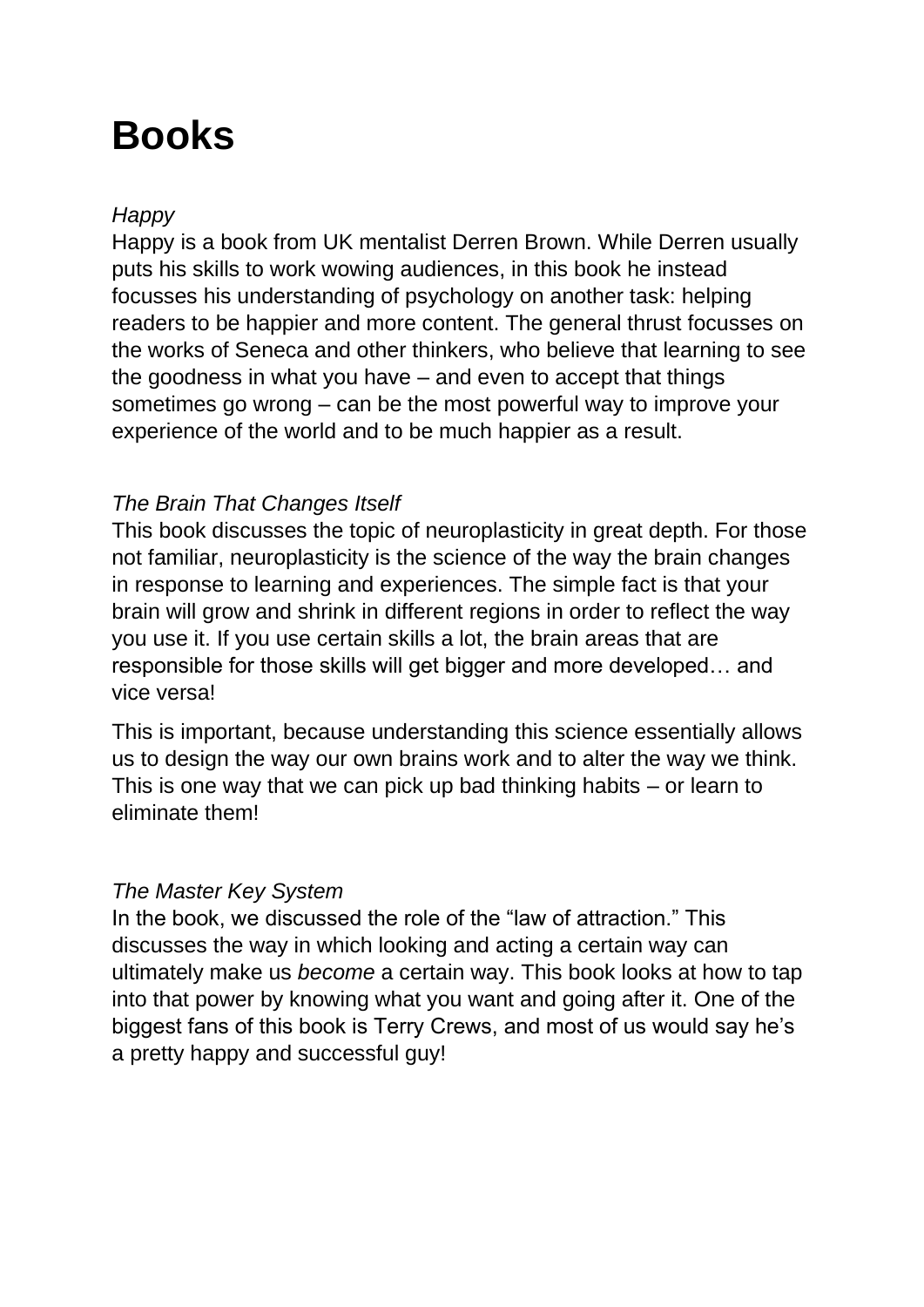# **Other Tools and Resources**

*Shots of Awe* <https://www.youtube.com/user/ShotsOfAwe>

This is a YouTube channel that is all about awe cultivation. This is something that we discussed in the book – how seeing something or thinking something that changes your entire perspective on the world can bring about massive change in your brain and also fill you with positive and feel-good hormones.

Shots of awe helps to encourage this sensation by focusing in on truly amazing facts and then combining this with inspiration music and tightly edited imagery. It's a real experience, and each video lasts just a few minutes.

### *Tony Robbins: Finding Your Purpose* [https://www.youtube.com/watch?v=qD8js\\_Ol2UE](https://www.youtube.com/watch?v=qD8js_Ol2UE)

Tony Robbins is one of the most well-known and respected coaches and authors on the subject of self-improvement and self-help. In this video he explains how to find your purpose in life. While this is a little more selfhelp than self-care, it's still a very important way to understand yourself better. When you know what it is you are trying to accomplish, you can become hugely more confident in yourself and you can gain a much better understanding of how to get where you want to be in quicker time.

#### *Oprahmag.com*

### [https://www.oprahmag.com/life/relationships-love/g25629970/positive](https://www.oprahmag.com/life/relationships-love/g25629970/positive-affirmations/)[affirmations/](https://www.oprahmag.com/life/relationships-love/g25629970/positive-affirmations/)

This is a list of positive mantras from none other than Opra. If you repeat these mantras daily, the aim is that it will help you to feel better about yourself. This works in the short term (and we recommend sticking these mantras onto little post-it notes) but it also works in the long term. That's because, over time, you will learn to make this kind of thinking habit. Now, you will find yourself thinking positive things by default, rather than thinking negative things and "beating yourself up" all of the time!